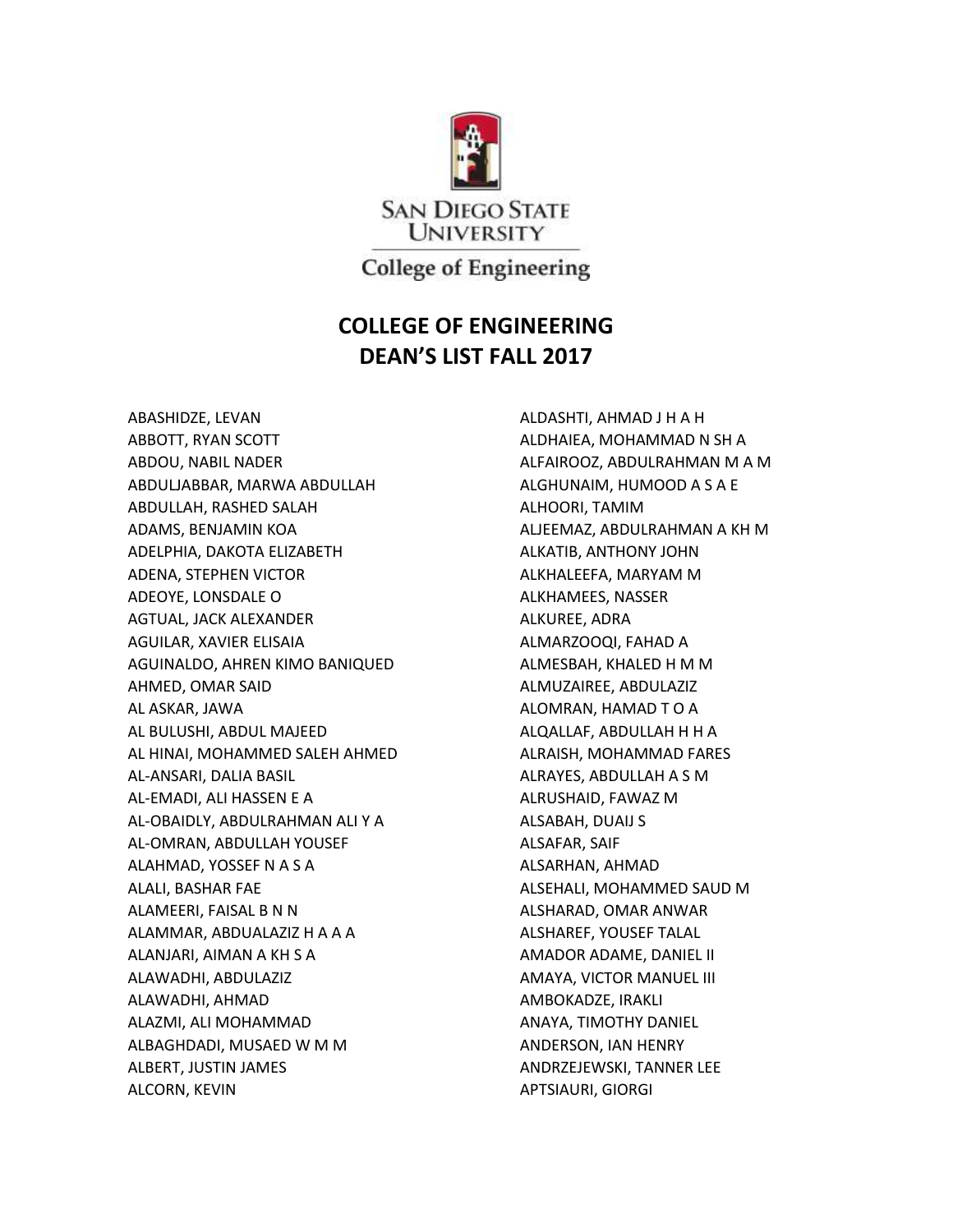ARELLANO, ZACHARY JOSEPH ARIYASU, MATTHEW RYAN ASANAS, RAYMAR YALONG AUGUSTINE, WILLIAM JOSEPH BABAUTA, JESSE MICHAEL BAGHERI, KIAN BAILEY, ALEX CAMERON BAIONI, VINCENT JOHN BANNER, BRYCE R BARBAKADZE, DAVIT BAROUN, ALI A M L BASHINSKI, TYLER MARTIN BASI, RAJAN SINGH BASILIO, KATHLEEN DE VERA BAUMGARDNER, GABRIELLE MARY BEACH, JARED RONALD BECOTTE, LYNDSEY MIRANDA BEE, PARIS EZEKIEL BELMUDEZ, CRISTIAN BERIDZE, ARCHIL BERMAN, BLAKE BENJAMIN BERMUDEZ, JULIA NICOLE BERNARTE, CHANEL LEE BETANCO, HAROLD GENE BILLINGS, BRIANNA NICOLE BIRKETT, JOSHUA REED BLAKE, MATTHEW ROBERT BLANKENSHIP, EMMA JOY BLASJO, JESSICA DANIELLE DOROTH BOCK, ALEX ROBERT BOJORQUEZ RUELAS, OLIVER DE JES BONDOC, RODRIGO DOMINGO IV BORJA, ROMINIQUE NATHAN JR BOURASA, MEGAN ELIZABETH BRANNIGAN, GRANT JOSEPH BRAVO, JONATHAN URIEL BRAY, VERONICA LEIGH BRINKMAN, TYLER JAMES BROTON, KENDALL FRENCH BROUGHTON, GAVIN TAYLOR BROWN, IAN MCTEIGUE BRUMM, COURTNEY TEIKO BRUNEN, ALYSSA BRYDEN, PAUL DAVID BUENROSTRO, VICENTE

BUKOWSKI, MICHAEL AARON BURGESS, TAYLOR THOMAS BURGONI, CAMERON LEE BURKE, DEVIN SEAN BURNS, NICOLE BAUER BUROW, IVAN DANIEL BUSBY, JACK DAVID BUSTOS, LORENZO KIE BUTKHUZI, LASHA BUTLER, BRANDON WILLIAM BUTLER, RYAN SCOTT CABALLERO, DYLAN MARK CABRERA, BRANDON CACCIARELLI, JACKSON RIGGS CAHILL, JAMES ETHAN CALLEJAS DOMINGUEZ, CARLOS ALBE CAMPAS, EDUARDO DANIEL CANILAO, JASH CHLOE CANO, LEONARDO CANT, ALEX MATTHEW CAO, HY DANG CAPANZANA, REGINALD LUCERO CARLSON, ZANDER AEVADNE CARRANZA-GARCIA, CHRISTIAN ERIC CARTER, TREVOR HIDEO CARTWRIGHT, SARAH CATHERINE CASE-MCFATE, LAUREN ELIZABETH CASHMAN, JOSEPH HUNTER CASTELLANO, CAMERON MICHAEL CASTILLO, DOMINIC AARON MANUEL CELIS-ENCINAS, ERNESTO CENTANNI, JASON AARON CHAIYASANE, BRYAN AUSTIN CHANEY, CONNOR CHRISTOPHER CHANG, ERIC LORENZO CHHIT, WILLIAM SAMUEL CHIBIDAKIS, RYAN JAMES CHIKHRADZE, MARIAM CHILLEMI, JOHN VINCENT JR CHITANAVA, LEVANI CHIU, ANTHONY CHKHEIDZE, MIKHEIL AVTANDILI CHKHETIANI, LUKA CHOI, KACHUN CHOW, CHENG YOU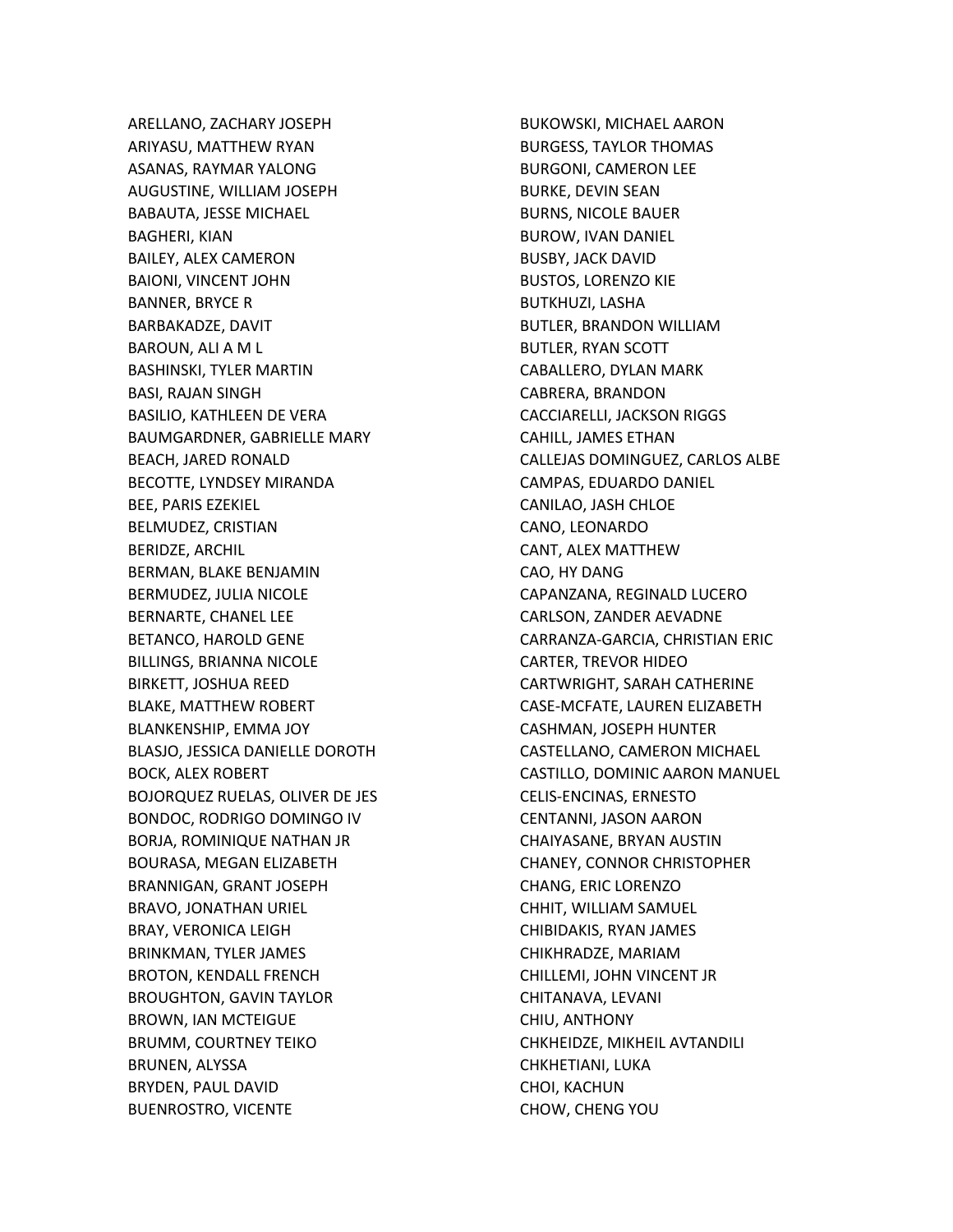CHU, CHENXI CHUNG, ALEXANDER JIN YOUNG CLACK, KEVIN EATON CLARE, SEAN CHRISTOPHER CLARK, LOGAN BRADFORD CLAY, ROBERT JAMES CLONTS, TIFFANY LEANDRA COFFMAN, TYLER DANE COHN, ZACHARY NEIL COLEMAN, MATTHEW RYAN COLLIN, DANIEL MICHAEL COOVERT, MAKENZIE KATHLEEN CORREA, CARLOS ANDRES I COSTELLO, EHRICK DANTE COX, WYLENE ANGELICA CUEN REYES, JESUS CUEVAS, DAISY CUSHING, WILLIAM BRIAN D'AMATO, GIUSEPPE DAGDAGAN, CHRISTINE JOYCE ATIEN DAIN, JONATHAN BRUCE DANI, JAKE ARTHUR DAUM, NATHANAEL RYAN DAVAMI, JONATHAN THOMAS DAWOOD, AIVEN NADER DAWSON, BAILEY LYN DAYTON, JACOB MICHAEL DEAN, DION DEBARTOLI, JACOB THOMAS DEDEKIND, MICHAEL ROLAND DEL MORAL, JAYSON LOYOLA DELGADILLO, MAXIMILIAN DELGADO, DANIEL ARNULFO DETATA, BLAKE LINCON DEUTSCH, JOHN JOSEPH DEUTSCHMAN, CHRISTOPHER PERLIN DIAZ, ELI DIPRIMA, KAYLEE ROSE DONABEDIAN, ALEXANDER ABEL DONNELLY, ETHAN GEORGE DORADO, JAIME ANTONIO JR. DOVE, NATHAN DAKOTA DRAGICEVIC, DARIA ALESSANDRA DRUZYNSKI, JARRED DUGAN, CHASE JAMES

DUMITRU, JONATHAN DURSO, THOMAS PAUL EAKIN, JASON ERIC EISELE, DANIEL ANDREW ELERDING, DANIEL THOMAS ELKAYED, LORA ZIAD ENNIS, JACOB M ENOS, LAUREN NICOLE ENRIQUEZ, NINO DICKINSON MENDOZ EPPSTEIN, AARON CHRISTOPHER ERLENBACH, CORY PATRICK ESCOLANO, THERESA MAE ESPLEY, DAVID NICHOLAS ESTRADA, MARCO ISRAEL ETHRIDGE, JONATHAN LEVI I EVANS, ALAYNA GRACE FA'ATILIGA, JEREMIAH LIFA FAIRCHILD, DANE ANTHONY FARAJI, GELAREH FARAS, ALI N Y M S FATTAH, RAIA ALI FAVELA, CRISTAL NAVIL TORRES FEMINO, JUSTIN ANDREW FERRELL, ALEXANDRA LYNN FETENE, ELAINEY M FILANC, MICHELLE NICOLE FIORINO, CLAIRE ANNE FISCHBACH, CASEY LEE FISCHER, JOSEPH JAMES FISK, DUSTY M. FLETCHER, DALTON WAYNE FLORES, ABEL FOLEY, ALYSSA CAITLIN FORTE, CONNOR THOMAS FOSGETT, NATHAN DAVID FOX, MICHAEL KENNEDY FRAME, BENJAMIN OWEN FRANCAVILLA, GLORIANNE ANTOINET FRANKE, KATHERINE DARLENE FRANKENFIELD, ERIC JOHN FREEDMAN, RYAN ALEXANDER FRUEHE, ZACHARY MICHAEL FUERTE, PAUL ANTHONY GADDIS, JOSHUA GLEN GALOCY, HANNAH KAY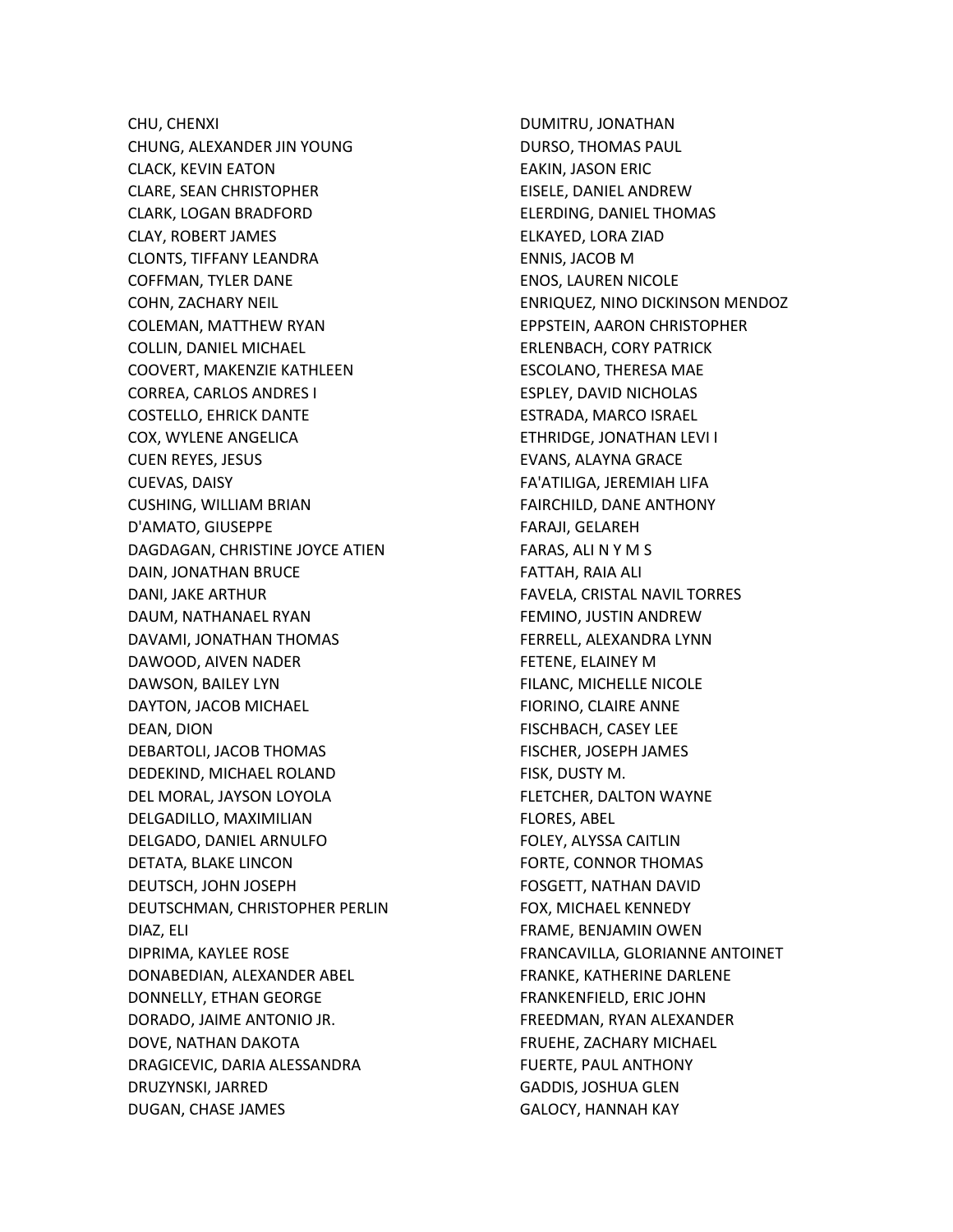GANEM HAKA, VAUGHN ALEXANDER GARABEDIAN, ALEXANDER GREGORY GARCIA IBARRA, MARCO ANTONIO GARCIA, CELINE JESSIE GARCIA, JOSHUA JONSON GARCIA, MAURO IVAN GARCIA, SAUL ADRIAN JR GARLAND, AIDAN CHAPMAN GARRETT, HANNAH EMILY GARY, ROMAN ANGELO GASPARIANI, LANA GAUNIN, ANAIS GAUNIN, MARK-YVES GAY, MARCUS ADAM GAYLORD, TIMOTHY EDWARD GAYON, CHRISTOPHER DEAN GERAMI, ARAD GHALI, BELAL AMMAR GIGAURI, GIORGI GIGUASHVILI, ELENE GIORGOBIANI, SHALVA GIRKELIDZE, GIORGI GITTINGS, DANIEL CLARK GLASPER, ADONIS ESAHI GOETSCHIUS, SONIA ELOISE GOGITIDZE, DACHI GOMEZ DEL RINCON, DANIELA GOMEZ FERRER, ARANTXA GOMEZ, ATALIE ELSIE GOMEZ, EMILIO BENJAMIN GONZALEZ CASTANUELA, DANIELA GONZALEZ SANABRIA, ISAAC GONZALEZ, RUBISELA GONZALEZ, TATIANA GABRIELLA GRAHAM, ALEXANDER THOMAS GRANT, RYAN GRANTHAM, LUKE TAL GRAZIANO, JENNIFER LYNN GRIMSLEY, MEGAN LEEANN GUFFEY, COLIN MICHAEL GUILLAUME, BENNETT WESLEY GUO, BRENDON GUTIERREZ, BENJAMIN KELLIN GUTIERREZ, DANIEL MICHAEL GUTIERREZ, JOSUE D

GUTIERREZ, THOMAS ANTHONY GILES GUTIERREZ-ESPARZA, JESUS GUZMAN, EMMANUEL ENRIQUE HADZICKI, GABRIELLE CHRISTINE HADZICKI, TYLER JOSEPH REX HAIL, WILLIAM JAMES HAMCHO, MOHAMAD MAHMOUD HAN, SEON YOUNG HARBOUR, JACOB MATTHEW HARMON, KYLEY NICOLE HARRISON, NATHAN JAMES HERREJON-ANDRADE, ALDAIR HERRERA, HECTOR PADILLA II HESTER, JAKE GIOVANNI HITCHCOCK, JUSTEN JAMES HOANG, AUSTIN LAI HOANG, BRANDON HOFFER, JACOB MOISES HOLDEN, CASSIDY RAE HOLLAND, MILES ALEXANDER HOOLEY, AMBER SIERRA HORCASITAS, KARL ZINEDINE HORMOZ, CARLO HOUSE, JACK DONALD HOVING, MICHAEL DAVID HTET, HNIN NANDAR HUANG, XIANWEN HUERTA, DOMINIC ESTANLEY HUFFMAN, BRANDON EUGENE HUNT, JOSHUA PETER IBARRA, JESUS ALBERTO IGLESIAS, ANGEL NOTY INOCENCIO, DAN PUNONGBAYAN ISLAS, JOSHUA ISLEY, SHANNON ELIZABETH JABBAR, LAYTH JAPARIDZE, GIORGI JARRAR, BASHAR SALIM JARRAR, HANADI SALIM ATA JERVALIDZE, ANA JOHNSON, EVAN SCOTT JOHNSON, JOSHUA WILLIAM JOMAH, ABBAS A A A H JONES, JOSHUA ALLEN JUNG, GRANT LEE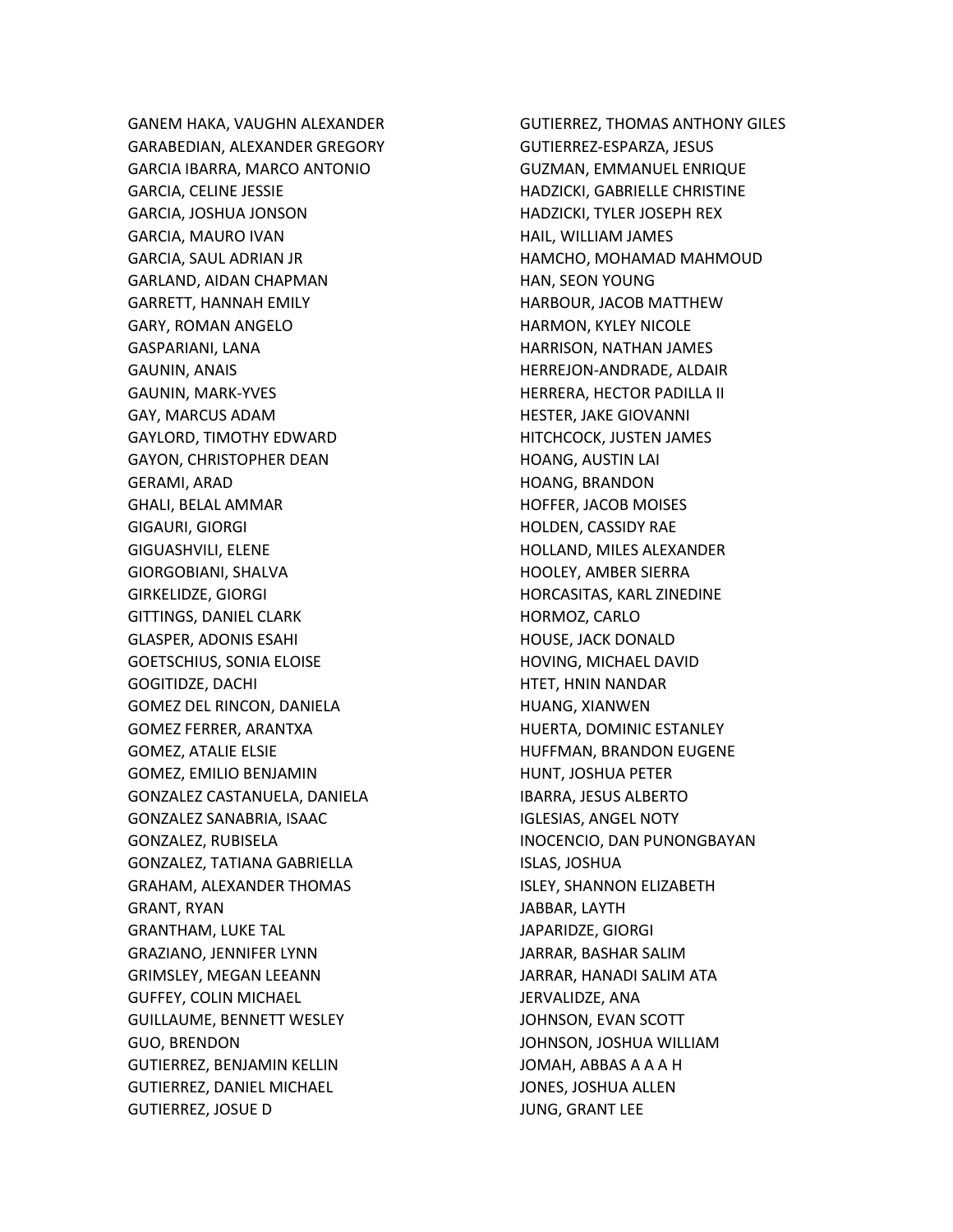KAWANO, MICAH TAKEO KAYHAN, KORAY KAZAK, JASMIN KEEGAN, MATTHEW WAYNE KELLEHER, BRIDGET MARLYS KELLNER, BENJAMIN JAMES KELLOGG, MARCUS RAYMOND KENTON, ANDREW RYAN KEOHANE, DYLAN DONALD KERETCHASHVILI, GURAMI KHAN, ISRAA MIRIUM KHATRI, HETA JAYESH KIEFER, MILES AARON KJELDSEN, CHRISTIAN LUCAS KLEITSCH, CASSANDRA KIYOKO KLIMPEL, TIMOTHY CHARLES KNIGHT, COLIN WILLIAM KNOX, ELIZABETH JANE KOBERIDZE, IRAKLI KONTRIDZE, VAKHTANG KOUYOUMJIAN, SARA KATRINA KRUGH, JACOB ELIJAH KRYAKOS, NEEVER ESAM KUBERA, DAVID ANDREW KULIGOWSKI, JOSHUA MICHAEL KUPRADZE, GUGA KURDADZE, NIKA KURESHY, SHAN AZIZ KURKHULI, GIORGI KUZDAL, SCOTT GEOFFREY LACHICA, GIO ANDREI VILLANUEVA LANDIS, SHAYNE MASAYOSHI LANE, MATTHEW DAVID LANG, NICOLAS JAMES LANGTRY, AIDAN DANIEL LARK, WILLOW TLALA LATONIO, RYAN RAYMUNDO LAUBENDER, THOMAS PATRICK LAZATIN, DONNY TEJERO LEE, ALEX LEE, ALVIN LEE, AMANDA NANCY LEE, BRANDON MICHAEL LEE, SEOYUNE LEHMAN, ADAM JOSHUA

LEPETRI, ANDREW MICHAEL I LEPUR, JAKOB RYAN LEUREGANS, SOLEIL EMMA BREEZE LEWIS, ALEXANDER KELLEY LIANG, DONG LIM, JAEHYUNG LIM, QI LINDAMAN, SCOTT YALE LINDSLEY, BRENDEN EDWARD LINE, AARON PATRICK LIPSCOMB, BRANDON JOSEPH LITMAN, CODY TABANGCURA LOCK, KEVIN LOCOCO, NICHOLAS JOSEPH LOMASHVILI, ANA LOMIDZE, MARIAM LONGI, VITTORIO LOPEZ, BRENDEN HAROLD LOPEZ, MAX LOW, KENNETH DARREN LOWE, JORDAN RICHARD LUMIDO, LANEIEL SILVIO LUSTER, PATRICK DE FARIA LYONS, RYLAND MICHAEL MACEDO, RIGOBERTO MACHAK, NATHAN COLE MAGGERT, JOSHUA JAMES MAGOON, JOHN EDWARD MAGUIRE, JOEL ISAAC MAHDI, MEGAN ALIEH MAHOWALD, MITCHELL JOSEPH FRANC MAJORS, AUSTIN MICHAEL MAKHARADZE, MIKHEIL MALAK, OTHMAN KHALED MALONE, RYAN THOMAS MAMALASHVILI, OMARI MANNS, BRIANNA BARNETT MANSOOR, CHRESTINA MAR, ERIN KUNANI MARKLEY, ALEXANDER RENE MARQUEZ, NIKOLAS MARSON, BEN WILLIAM MARTINEZ BUENO, ALEJANDRO MARTINEZ, EDUARDO MARTINEZ, JACOB MICHAEL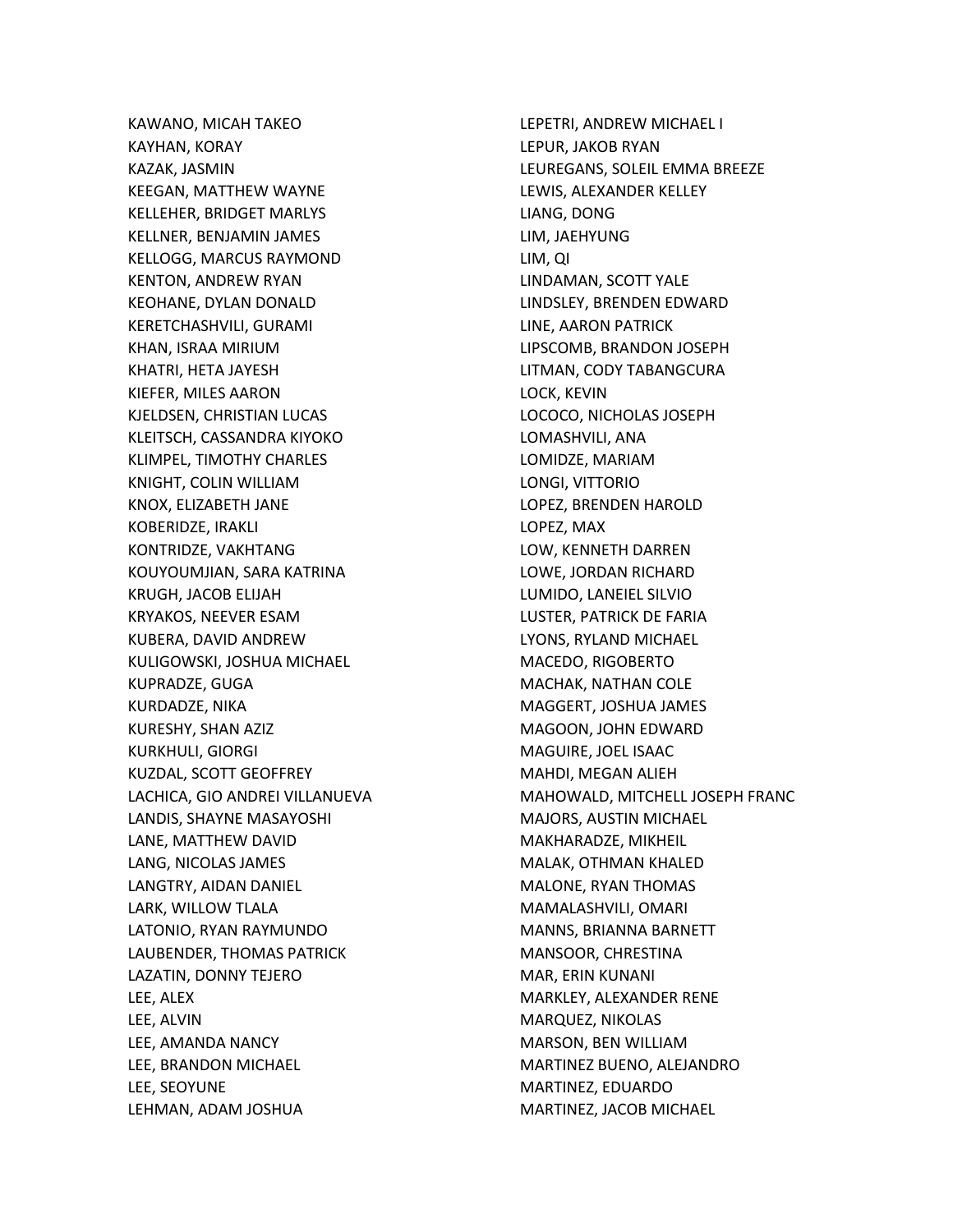MARTINEZ, RICHARD ORTIZ JR MASLENNIKOV, NICHOLAS IGOR MASSEY, LUCAS LYNN MASZK, CORDLAN DOUGLAS MATEO, FERDINAND SALVADOR MCBRIDE, MATTHEW JOHN MCCONNELL, GILLIAN KEN MCNEILLY, MIRANDA ARIEL MELITAURI, GVANTSA MELKONIANS, MICHELLE SUSAN MENSAH, DONALD MERCADO, DERRICK JAE CAYANAN MEYER, MITCHELL JAMES MIDDLEKAUFF, BRIAN ALAN MIGUEL, JETHRO MILLER, CEDRIC ABNER II MILLER, CHARLES DANGER V MILLER, JACKSON DARRELL MILLER, JENNIFER DANIELLE MILLS, MATTHEW PHILLIP MILNER, BRIAN CLARK MOEIN, HANIEH MOHAMMED, YOUSEF Y MONDLOCH, SARAH ANNE MONTES, EMMANUEL MOON, CHRISTOPHER EDWARD GEORGE MORALES, ANTHONY MICHAEL MORALES, PATRICK JON MORGA, JOSEPH EMMANUEL MORGAN, MARIA ANNA MORGAN, MATTHEW TRAVIS MORI, BRANDON BOB MORRIS, DEAN ANDREW MOSHKSAR, IMAHN ALI MOSIASHVILI, TAMAR MOTA, ISAAC ALEXANDER MUHAMMADI, ZOHRA MULIONO, ALVIN MUMMA, ROBERT RAY MURGUIA, CHRISTOPHER ANTHONY MURPHY, RYAN JOSEPH NAGELVOORT, ETHAN PUG NAGVEKAR, SANAM SURAJ NARCHEMASHVILI, MARIAMI

NASSIF, AMINE NAZAIRE, JOEY RAFAEL NETTER, KYLE ELIOT NEWSOME, DAKOTA JEFFREY NGUYEN, CHRISTINA NGUYEN, PAULINA THUONG NGUYEN, SOPHIA NGUYEN, STEVE DUY LINH NGUYEN, TRISTAN MINH NICHOLLS, JOHN MIKAL NICK, STEPHEN MICHAEL NITKEY, SOPHIA OLSSON NIVER, PHILLIP JOHN NIX, CONOR ROBERT NIZHARADZE, NIKA NUNO, EMILIO ALFONSO NURMBERG, CAMRYN NICOLE O'HAIRE, DANIEL JOSEPH O'MARAH, KEVIN MICHAEL ODISHO, ELONA GABRIEL OHANIAN, VAHE SABAH OHLER, ERIC M. OHRSTROM, ANDERS ENGLAND OLAGUE, DANIEL JR OLIVERA, ADAM OLSON, JOSHUA THOMAS OMAR, QUDS LAMIH ONNERS, JEFFREY CLAYTON ORANDLE, ZOE ANN ORDONEZ, JOSE ALFREDO ORGEL, JONATHAN ALBERT OROPEZA, ISAIAH ELIJAH OROZCO, AZALEA FAITH OROZCO, NATALY ORTEGA AYON, JUAN ORTIZ, MICHEL ANGELO ORTIZ, SEAN CASSERLY OUEDRAOGO, SERGE RAKISWENDE OYUELA, CHRISTOPHER JALMAR OZDEMIR, TIMUR PADILLA, BENJAMIN PANDURO SUAREZ, LAURA CAROLINA PANTSULAIA, LUKA PAREDES OJEDA, ERIC EDUARDO PATRICK, TAYLOR ERIN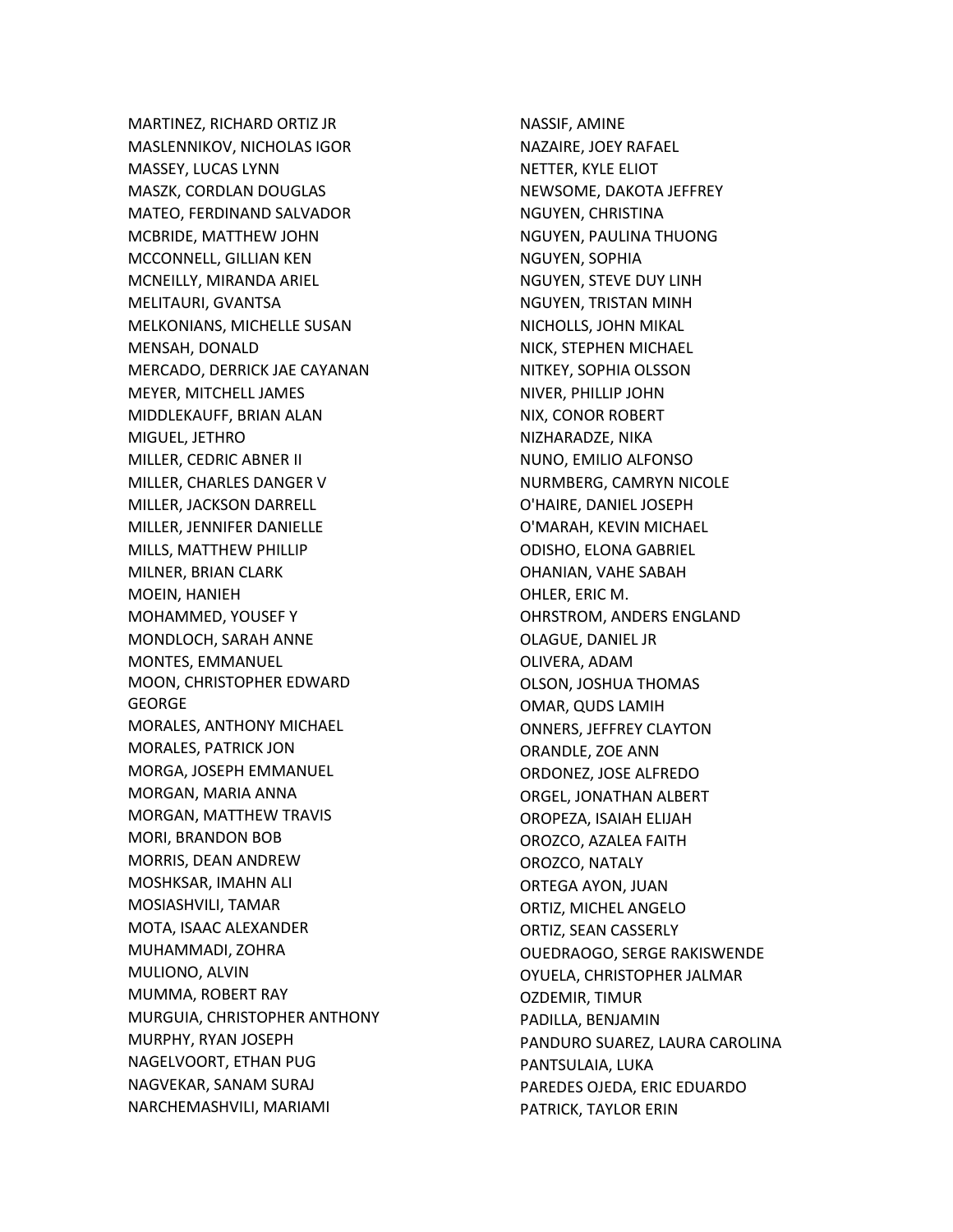PATTERSON, REESE HANNAH PAUL, ROBERT BENJAMIN PAVLIASHVILI, ANNA PEARSON, KOLBY MEYER PERALTA, LEO RAUL PEREZ, DANIEL SEBASTIAN PEREZ, DAVID ANTHONY PETSCHE, NICHOLAS JOSEPH YAKUSH PHAM, LARRY LUAN PHIMMASEHN, AVERY J PICO, ISAIAH PAUL PIMENTEL, JOSE FRANCISCO PIROSMANISHVILI, SALOME POCHE, JEREMY MICHAEL POIRIER, ALEXANDER TATE POLLEK, HANNAH MARY MARGARET PONCIANO, ANTONIO JAECUB PRESS, JOHANA ASHLEY QUEZADA, ERIK QUINTERO, EDGAR RAFOU, ALBERT WAAD RALLS, ERIC MITCHELL RAMIREZ, CHRISTIAN DIEGO RAMSEY, JARED CRAIG RAYA, JUAN CARLOS RAYA, STEPHANIE ANNE DE LA FUEN REBELLO, HANNAH MARIE REDQUEST, KELBI MIKALA REECE, JAMES LAWRENCE JR REED, AMAURY REED, ANNA GABRIELA SUNGLA REILLY, SAMUEL NELSON REYNOSO, ALDAIR RHOADS, TYLER MICHAEL RHODES, KRYSTA RAE MARIE RICHARD, JEFFREY M RIEDEL, DANIEL JOSEPH RITCHIE, WILLIAM CHRISTOPHER RIVERA, ADRIAN XAVIER RIZZO, CHRISTIAN GIANNI ROBERTSON, NATALIE MARIE ROBINSON, DANIEL KANE JR ROCHA, ZACHARY JOHN RODRIGUEZ FERNANDEZ, HELENA RODRIGUEZ, ALBERTO YOVAN

RODRIGUEZ, MARIO ALBERTO ROHLFING, REED DAVIS ROJAS-SABREE, JAYDON ROMO, ERIC MARTIN ROSS, IAIN GEORGE RUIZ, CHRISTOPHER ADRANEDA SABEEH, MARWAN TURKAN SADIK, PETER SAENZ, COLE STEVEN SAHAGUN, DOMINICK ENGUANCHO SALAZAR, AMANDA MICHELLE SALGADO, ITZEL QUETSALLI SANAKOEVI, NIKOLOZ SANCHEZ, ALEJANDRO SANCHEZ, DIEGO ANDRES SANCHEZ-LISBOA, MARCO ARTURO SANDOVAL, ANTONIO SANTOS, CHRISTIAN SAYED, REEM SCHIERMAN, MATTHEW DAVID SCHLUETER, NOBLE BROCK SCHMID, TALON OTTO SCHONS, NATHANIEL LEE SCHROTER, LAUREN MARY SCHULZ, YANNIK SCHWARTZ, JASON KOBE SEILER, STEFFANI MICHELLE SEITZ, JUSTIN THOMAS JOAQUIN SELLERS, BENJAMIN WESLEY SERRANO, ELISE MARIE SETHI, DEVIN SHAH, ARMAN SYED SHAVER, CHRISTOPHER JOHN SHORT, CAMERON BRYCE SIEFKE, HARRISON EDWARD SILVA, OSCAR RENE SINGH, VARINDER SMITH, ANDREW MICHAEL SMITH, MATTHEW DAVID SMITH, SOPHIA STEPHANOS SMITH, WALTER BRANDON SOJOURNER, JUSTIN TIMOTHY SOKOLOVA, ALICE SOLANO, LUIS GABRIEL SOLOMNISHVILI, GIORGI